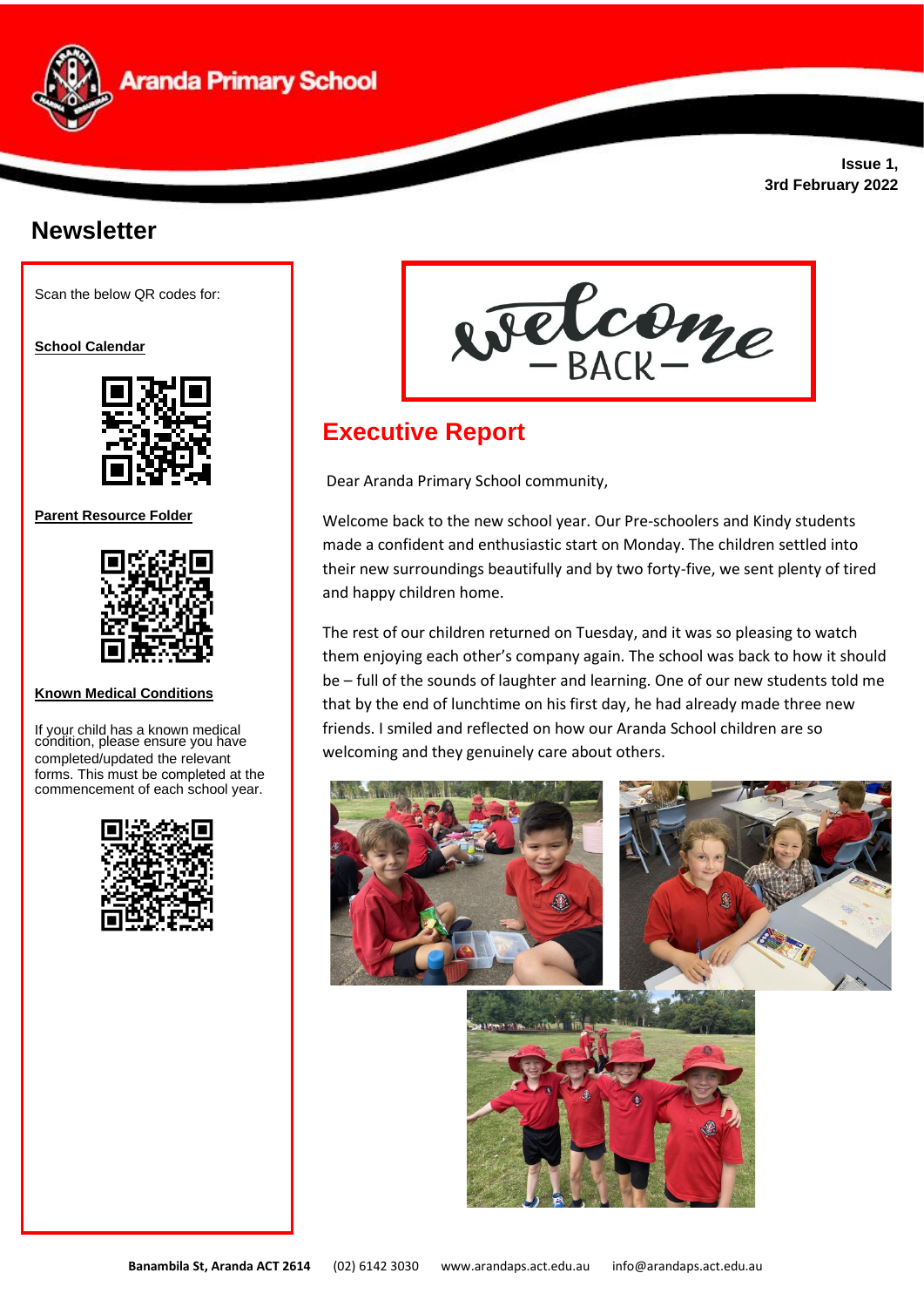

# **Aranda Primary School**

# **Important Messages**

# *Current, up-to-date information*

Updated information for the education sector and other public sectors can be found on the Education Directorate's website [\(https://www.education.act.gov.au\)](https://www.education.act.gov.au/) and ACT Health

[\(https://www.health.act.gov.au\)](https://www.health.act.gov.au/)

#### *Seesaw*

If you are unable to access Seesaw, or do not receive communications from the school to connect your child, please contact the Front Office with your updated email address.

#### *Uniform Shop*

The uniform shop is open for Flexischools orders only. If you have any questions, please email [apsuniformshop@gmail.com.](mailto:apsuniformshop@gmail.com)

#### *Canteen*

The Canteen operates from Wednesday to Friday. The Canteen can be contacted via email on [arandacanteen@gmail.com](mailto:arandacanteen@gmail.com) or phone on 0459 599 114.

#### *Known Medical Conditions*

If your child has a known medical condition, please ensure you have completed/updated the relevant forms. This must be done at the

commencement of each school year.<br> **■监察官** 



#### *Medication at School*

All student medication must be signed in by a parent/carer at the Front Office on arrival at school. Medication must be clearly labelled with the child's name and class. No medication is to be left in school bags during the day.

### *Newsletter Publication Deadline*

Items for inclusion in the fortnightly newsletter must be emailed to [info@arandaps.act.edu.au](mailto:info@arandaps.act.edu.au) by 3.30 pm every odd week on a Tuesday.

#### *Anaphylaxis*

Aranda Primary School is an ANAPHYLAXIS AWARE SCHOOL avoiding eggs and all nuts. Our policy is available on the website.



# **Rapid Antigen Tests (RATs):**

We handed out our first allotment of RATs to our parents/carers last Tuesday. Thank you very much to all of you for your patience and support during this process. We know that many families found it difficult to pick up their RATs during work hours, but you did so with a smile and a minimum of fuss. We would have liked to issue all the RATs for each family on the first Tuesday but unfortunately, we receive our delivery once a week for the following week. We will see everyone next Tuesday, February 8, same times, same place for our week 2 RAT distributions.



**If your child or anyone who has been on school grounds returns a positive result to COVID-19 you must notify the school and ACT Health immediately.**

**If your child has symptoms and test negative on a RAT, they should take another RAT in 24 hours, or have a PCR test to exclude COVID-19 and should remain at home until this result is received and their symptoms resolve.**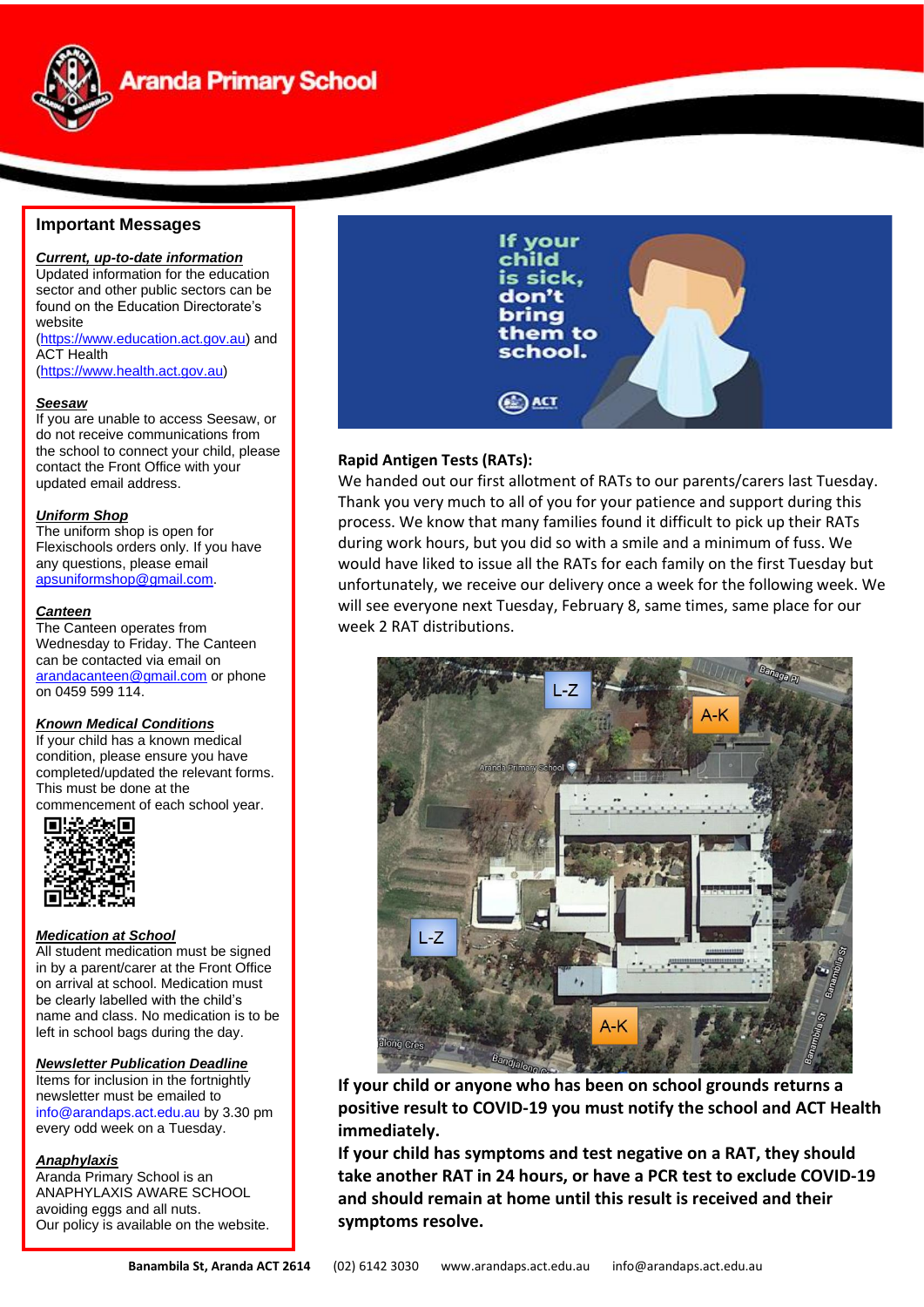

## **Aranda staff 2022:**

I would like to welcome several new teachers to Aranda this year:

Elizabeth Baldwin (Preschool), Kayla Jordan (Kindergarten), Rachael Corbett (Kindergarten), Teah Fogarty (Year 1) and Dahlia Cerro (Year 2)

*Aranda teaching teams and staff 2022:*

Preschool: Dani Rolfe, Shannon Jones, Brenda D'Cruz and Elizabeth Baldwin

Kindergarten: Courtney Ward, Kayla Jordan, Ryan Ferdinand and Rachael Corbett

Year 1: Teah Fogarty, Ashley Groch and Maya Deneve

Year 2: Emily Hillary, Anthony Watson, Dahlia Cerro and Nicole Jalocha

Year 3: Mel Hill, Chris Wark and Caroline Adams

Year 4: John Boland, Leigh Andreatta and Bobbi Smith

Year 5/6: Gina Mapley, Callum Taylor, Rob Panozzo, Bailey Lutton, Cameron James, Janine Collins and John Prior.

Specialists: Myriam Davies (French), Sandy Kelly (EALD), Caitlin Jones (Preschool & Science), James Harrison (Science and Technology), Jessie Wilson (Mental Health & Wellbeing), Ellie Ducket (Mental Health & Wellbeing), Melissa Alexander (Music)

Administration, Learning Support Assistants (LSA) and Building Services Officer (BSO): Ashlyn Garrity/Sam Ginger (Business Manager), Lauren Harwin (enrolments & front office), Jo Devenish (library support and LSA), Katie McLaren (LSA), Lindy Knight (LSA), Brian Ireland (BSO)

School Psychologist : Ashleigh Kinlyside joins our team in 2022.

Executive team: Phil Gray (Principal), Lisa Kingham (Deputy Principal), Scott Pearce (Deputy Principal), Jessie Wilson (school leader), James Harrison (school leader), Callum Taylor (school leader) and Ash Garrity (Business Manager).

I am looking forward to another productive and enjoyable year at Aranda School. We have much to accomplish together as a school community and all the decisions we make will be with our children's best interests in mind.

School Board Information: Nominations will open for one vacant Parents and Citizens Member position and one parent member on Monday 7 February 2022 and close 21 February 2022. Please email any nominations to [info@arandaps.act.edu.au](mailto:info@arandaps.act.edu.au) and attention it to our Assistant Returning Officer, Ash Garrity.

Have a great week,

Phil Gray